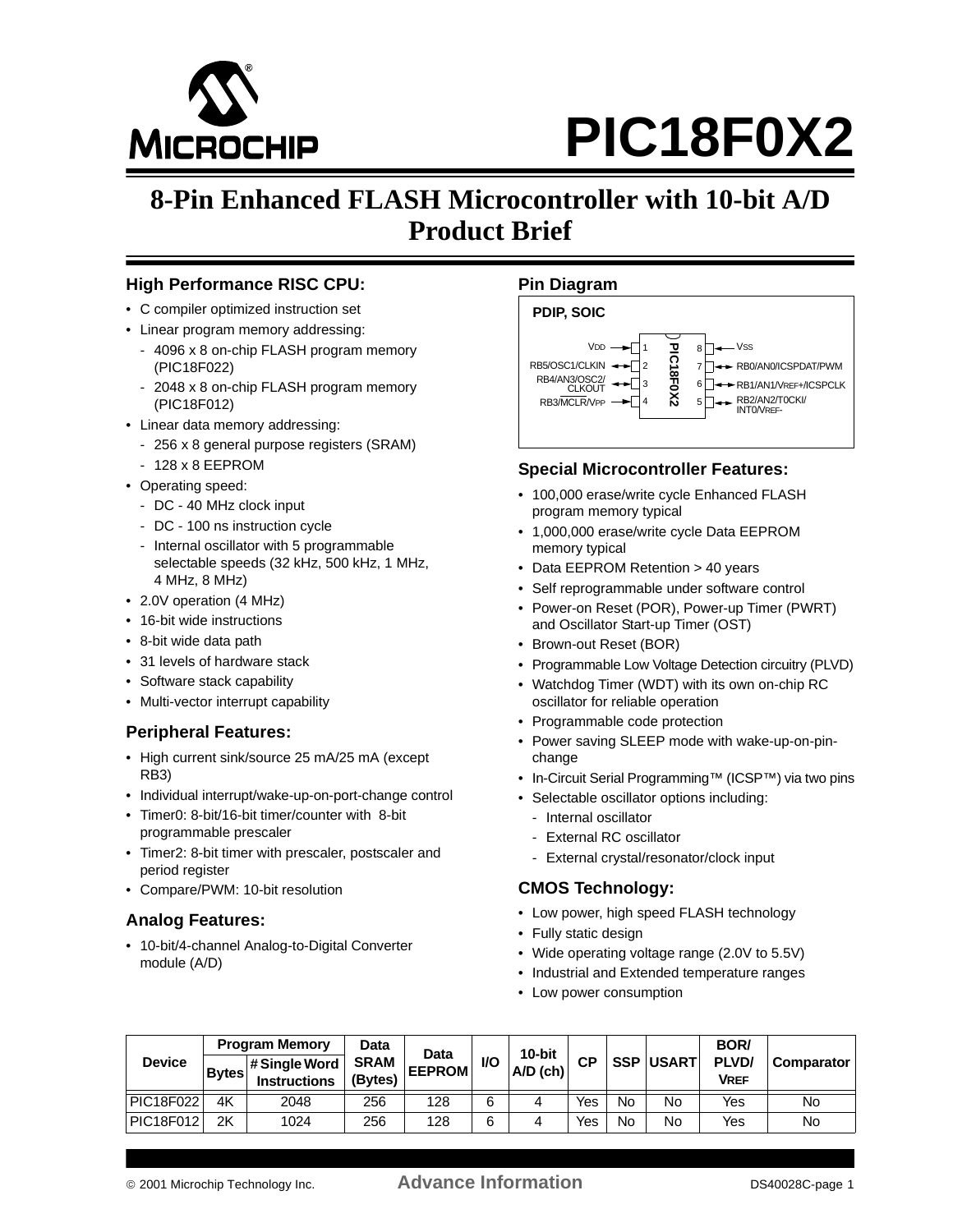**NOTES:**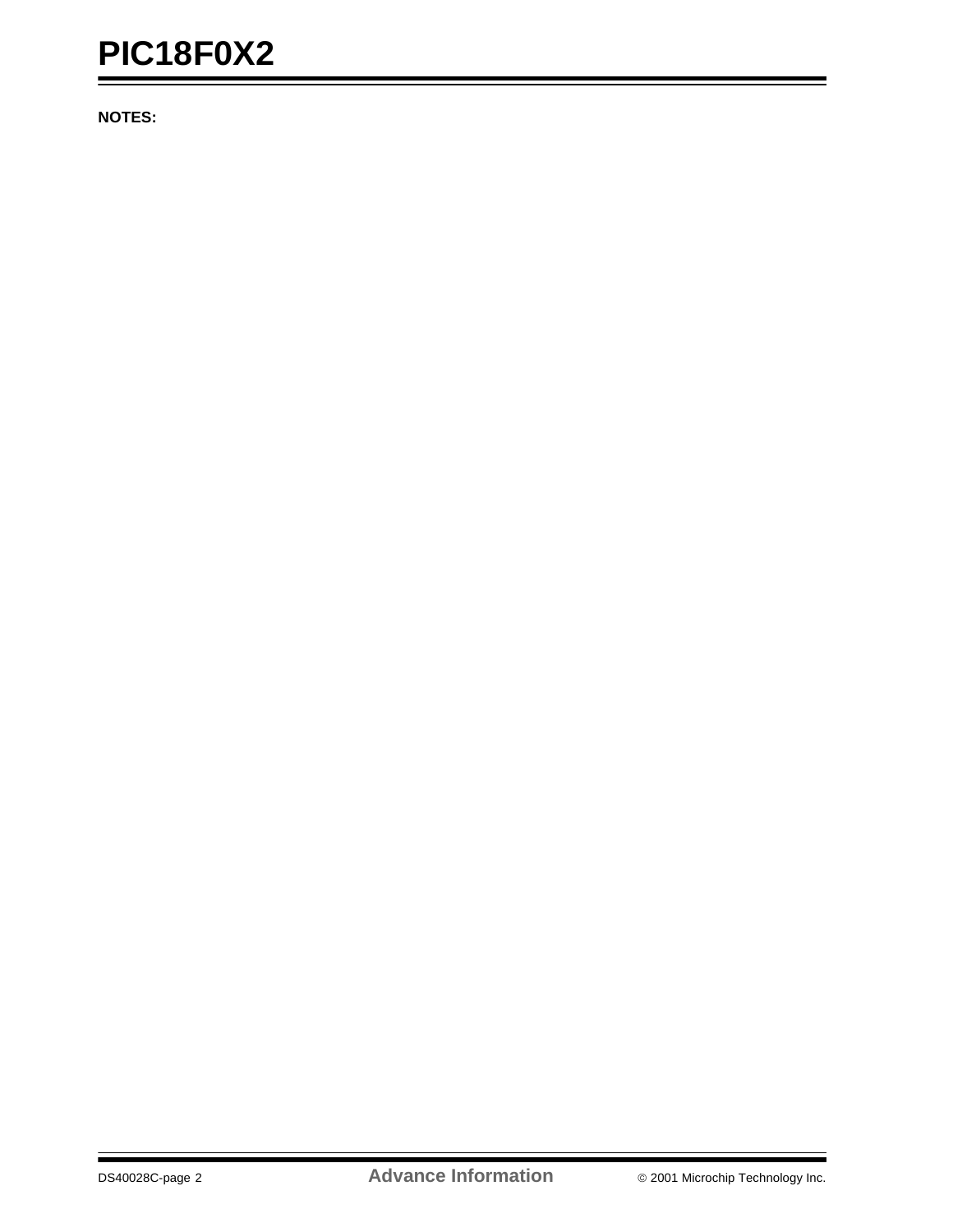#### **Note the following details of the code protection feature on PICmicro® MCUs.**

- The PICmicro family meets the specifications contained in the Microchip Data Sheet.
- Microchip believes that its family of PICmicro microcontrollers is one of the most secure products of its kind on the market today, when used in the intended manner and under normal conditions.
- There are dishonest and possibly illegal methods used to breach the code protection feature. All of these methods, to our knowledge, require using the PICmicro microcontroller in a manner outside the operating specifications contained in the data sheet. The person doing so may be engaged in theft of intellectual property.
- Microchip is willing to work with the customer who is concerned about the integrity of their code.
- Neither Microchip nor any other semiconductor manufacturer can guarantee the security of their code. Code protection does not mean that we are guaranteeing the product as "unbreakable".
- Code protection is constantly evolving. We at Microchip are committed to continuously improving the code protection features of our product.

If you have any further questions about this matter, please contact the local sales office nearest to you.

Information contained in this publication regarding device applications and the like is intended through suggestion only and may be superseded by updates. It is your responsibility to ensure that your application meets with your specifications. No representation or warranty is given and no liability is assumed by Microchip Technology Incorporated with respect to the accuracy or use of such information, or infringement of patents or other intellectual property rights arising from such use or otherwise. Use of Microchip's products as critical components in life support systems is not authorized except with express written approval by Microchip. No licenses are conveyed, implicitly or otherwise, under any intellectual property rights

#### **Trademarks**

The Microchip name and logo, the Microchip logo, PIC, PICmicro, PICMASTER, PICSTART, PRO MATE, KEELOQ, SEEVAL, MPLAB and The Embedded Control Solutions Company are registered trademarks of Microchip Technology Incorporated in the U.S.A. and other countries.

Total Endurance, ICSP, In-Circuit Serial Programming, Filter-Lab, MXDEV, microID, *Flex*ROM, *fuzzy*LAB, MPASM, MPLINK, MPLIB, PICC, PICDEM, PICDEM.net, ICEPIC, Migratable Memory, FanSense, ECONOMONITOR, Select Mode and microPort are trademarks of Microchip Technology Incorporated in the U.S.A.

Serialized Quick Term Programming (SQTP) is a service mark of Microchip Technology Incorporated in the U.S.A.

All other trademarks mentioned herein are property of their respective companies.

© 2001, Microchip Technology Incorporated, Printed in the U.S.A., All Rights Reserved.





*Microchip received QS-9000 quality system certification for its worldwide headquarters, design and wafer fabrication facilities in Chandler and Tempe, Arizona in July 1999. The Company's quality system processes and procedures are QS-9000 compliant for its PICmicro® 8-bit MCUs, KEELOQ® code hopping devices, Serial EEPROMs and microperipheral products. In addition, Microchip's quality system for the design and manufacture of development systems is ISO 9001 certified.*